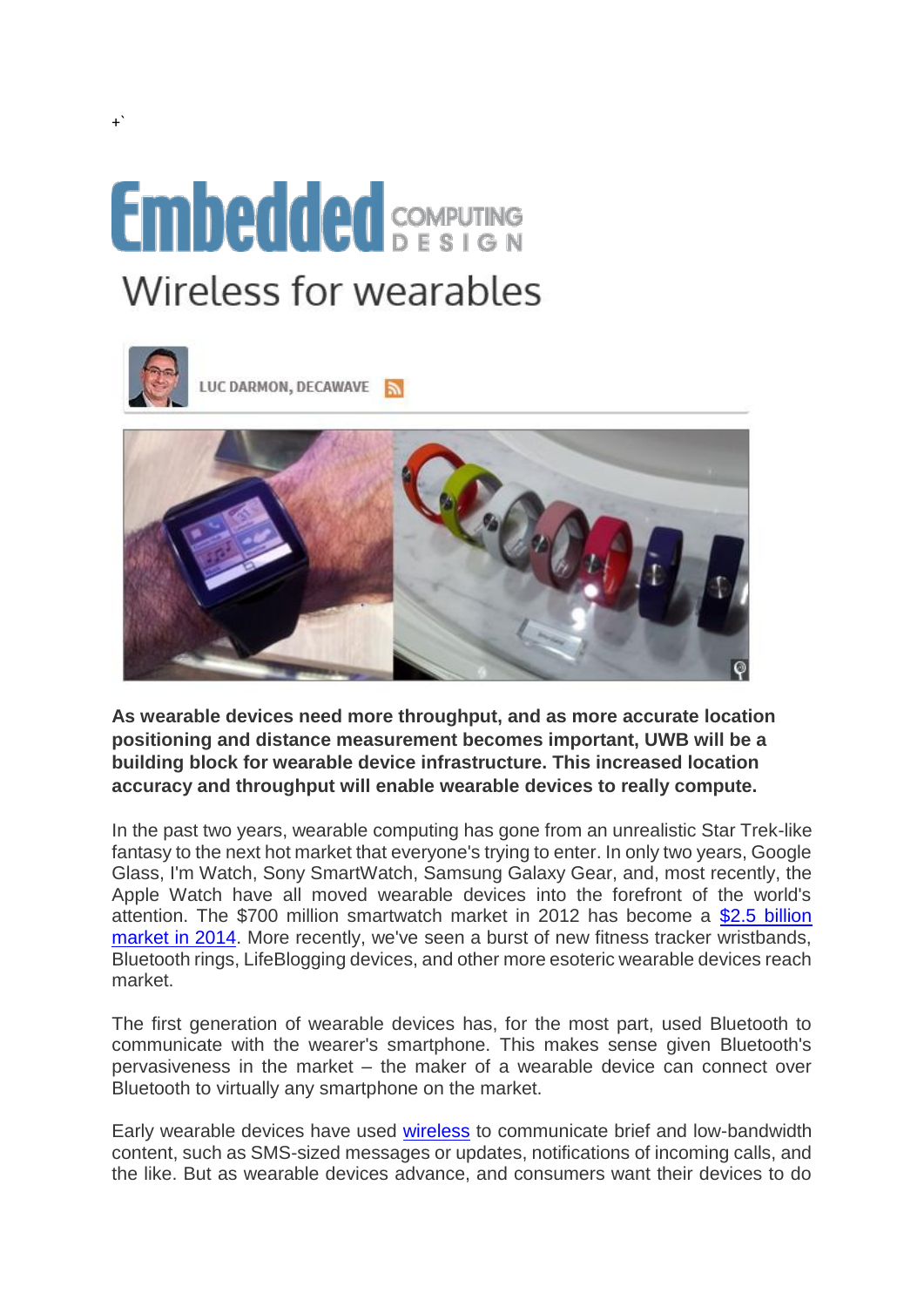more, other wireless technologies may be stronger than Bluetooth at meeting the needs of wireless wearable devices.

As wearable devices are entering the market, their [connectivity](http://embedded-computing.com/topics/connectivity) to users' smartphones is handled on a one-by-one basis. This is perfectly reasonable, as devices are entering an empty market. But if wearable devices take off as expected, more sophisticated connectivity will be needed, such as a mesh network in which a large number of devices connect to each other dynamically. This is [not possible in standard Bluetooth](http://bleforum.com/general-ble-discussion/mesh-network-with-ble/)  [Low Energy \(BLE, a.k.a. Bluetooth 4.0\),](http://bleforum.com/general-ble-discussion/mesh-network-with-ble/) [a](http://www.csr.com/news/pr/2014/csr-mesh)lthough it has been developed in a [proprietary manner](http://www.csr.com/news/pr/2014/csr-mesh) by some BLE chipmakers. [Mesh networking](http://tech.opensystemsmedia.com/embedded-wireless/#mesh%20networking) is not important when users have one smartphone and one wearable device, but will become more important as users start having more wearable devices, such as a smartwatch, an eyeglass display, and a fitness band. Moreover, as these devices begin to connect to smart homes and smart offices for applications such as security, environment personalization, and more, connecting dynamically to many devices in a mesh fashion will be even more important.

Another important use of wireless technology for wearable devices is location tracking. [Wearables](http://embedded-computing.com/topics/wearables) can interact with their environment based on their location, such as turning on lights when entering a room or approaching a particular area of a room. Wearables can notify you when you get too far from your smartphone or wallet. Wearables can augment reality based on the exact location and orientation of the wearable device. Wearables can track your fitness as you move around.

But all of these features require precise and fast location awareness. If I want to know when I go more than 5 meters from my smartphone, I won't want a false alarm every time an obstruction of some sort causes my phone to think it's farther from the wireless access point than it really is. And if I want to know when I'm near a friend, I need to know it as I'm nearing that friend, not 5 minutes later and not while I'm still far away.

Unfortunately many people have had trouble with location tracking using Bluetooth, with [measurable problems](http://blog.shinetech.com/2014/02/17/the-beacon-experiments-low-energy-bluetooth-devices-in-action/) in accuracy, latency, and consistency. Location proximity systems based on BLE can take up to 20 seconds to notice you've entered into a critical region, and BLE-based location tracking is generally only accurate to within 3- 6 meters. And the farther two devices are from each other, the worse the accuracy.

The lack of accuracy and speed in location positioning sets back location-based applications on wearable devices and smartphones alike. "Indoor location positioning needs to deliver higher accuracy, quickly and more reliably, in order for indoor location applications to really take off on mobile devices and wearables," said Grizzly Analytics analyst Dr. Bruce Krulwich.

The reason for Bluetooth's lack of location accuracy is clear. Virtually all Bluetoothbased location and distances are measured by signal strength. Logically, this makes sense – the farther away two devices are from each other, the weaker the signal will be between them. Unfortunately, the converse is not really true. If signal strength is low, is it because the second device is far away, or because there is an obstruction between the two devices? Many wireless network effects, including obstructions, reflections, refractions, multi-path reception, and more all make signal strength an unreliable indicator of distance.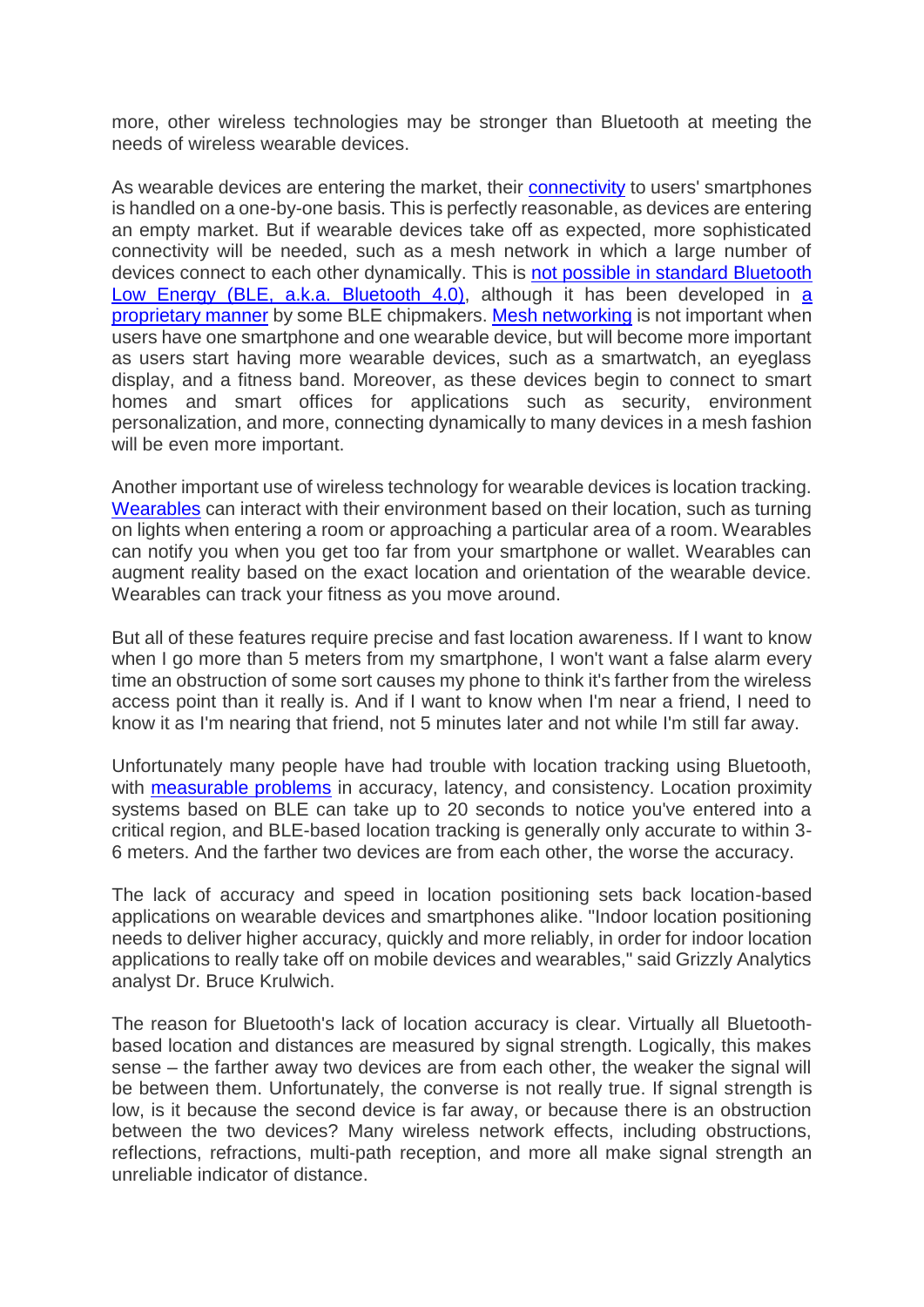There are, of course, many other ways of measuring distance and location wirelessly, such as measuring the time of arrival (ToA) or time difference of arrival (TDoA), which tend to be more accurate than signal strength. But narrowband radio, such as Bluetooth and [Wi-Fi](http://tech.opensystemsmedia.com/embedded-wireless/#wi-fi) signals, tends to be hard to use for ToA. Narrowband transmissions are shaped as long pulses that start and end gradually. This is well suited for high-bandwidth and resilient transmission, but it means that there is not a clear start and stop to the radio wave that can be measured precisely and consistently. It also means that wireless effects such as reflection and refraction can significantly damage the clarity of the radio waves.

One solution to this challenge now entering the market, particularly in Internet of Things [\(IoT\)](http://embedded-computing.com/topics/iot) and wearable devices, is ultra-wideband (UWB) radio. UWB radio is designed in a way that enables location and distance measurements that are accurate, consistent, and resilient. This figure shows how UWB compares to narrowband systems like Bluetooth:



The narrow and clearly-defined radio pulses of UWB make it much easier to measure time of arrival, for much more accurate distance measurements than is possible with Bluetooth.

Even more importantly, the following figure shows how each radio system fares in the presence of reflections:



**Figure 2:** Bluetooth vs. UWB reflection handling comparison. (Click graphic to zoom)